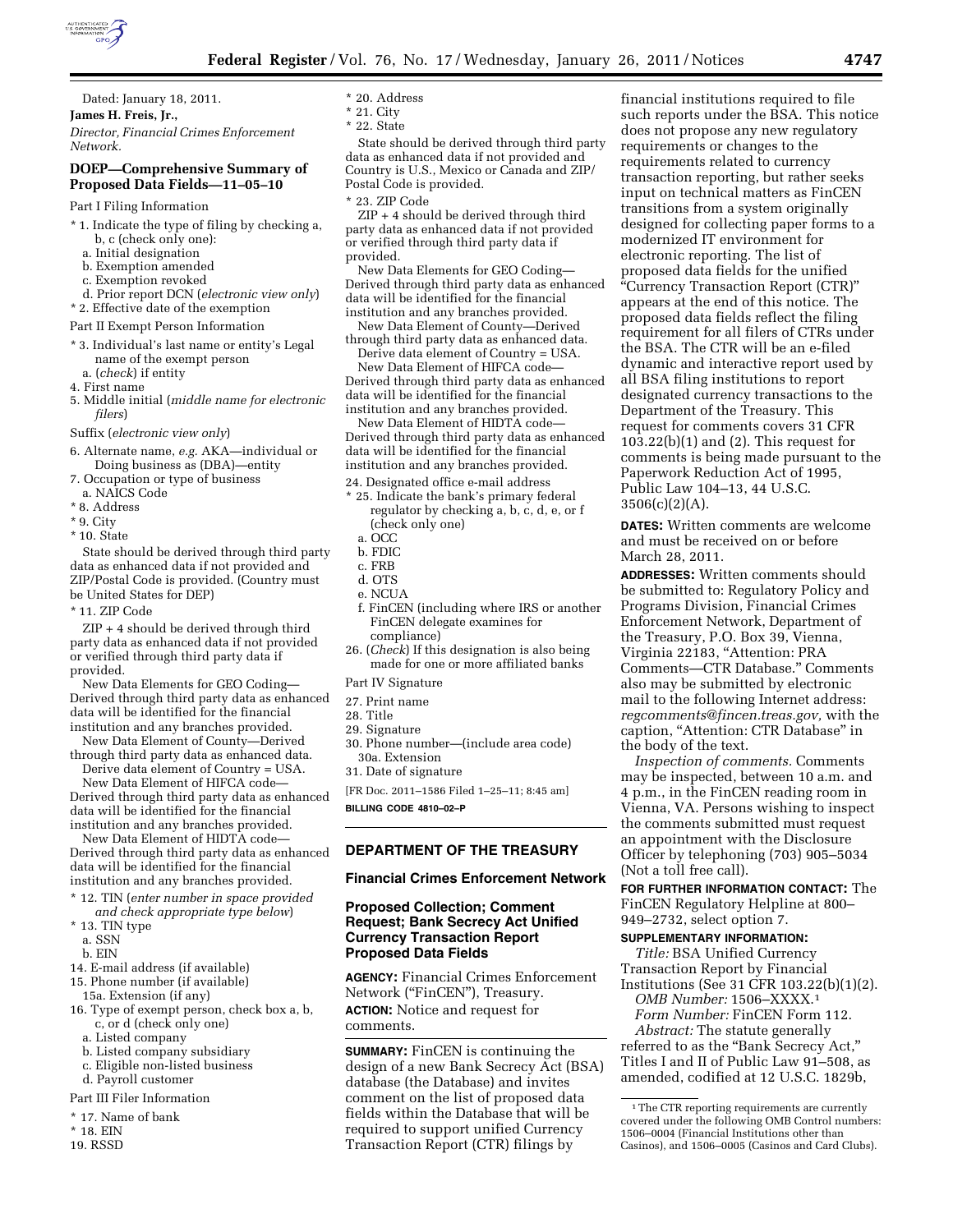12 U.S.C. 1951–1959, and 31 U.S.C. 5311–5332, authorizes the Secretary of the Treasury, *inter alia,* to require financial institutions to keep records and file reports that are determined to have a high degree of usefulness in criminal, tax, and regulatory matters, or in the conduct of intelligence or counter-intelligence activities, to protect against international terrorism, and to implement counter-money laundering programs and compliance procedures.2 Regulations implementing Title II of the BSA appear at 31 CFR Part 103. The authority of the Secretary to administer the BSA has been delegated to the Director of FinCEN.

The Secretary of the Treasury was granted authority in 1970, with the enactment of 31 U.S.C. 5313, to require financial institutions to report currency transactions exceeding \$10,000.

The information collected on the "report" is required to be provided pursuant to 31 U.S.C. 5313 as implemented by FinCEN regulations found at 31 CFR 103.22(b)(1) and (2). The information collected under this requirement is made available to appropriate agencies and organizations as disclosed in FinCEN's Privacy Act System of Records Notice relating to BSA Reports.3

*Current Action:* FinCEN is in the process of designing the Database to accept modernized electronic BSA reporting. The Database will accept XML based dynamic, state-of-the-art, reports. Batch and computer-tocomputer filing processes will remain unchanged although the file format will change to match the Database. Discrete filings will be based on Adobe *LiveCycle Designer ES* dynamic forms. All filings (discrete, batch, and computer-tocomputer) will be accessed through the BSA E-Filing system 4 using current registration and log-in procedures. During log-in to the discrete filing option, filers will be prompted through a series of questions 5 (See CTR

3 Department of the Treasury bureaus such as FinCEN renew their System of Records Notices every three years unless there is cause to amend them more frequently. FinCEN's System of Records Notice for BSA Reports System was most recently published at 73 FR 42405, 42410 (July 21, 2008).

4BSA E-Filing is a free service provided by FinCEN. More information on the filing methods may be accessed at *[http://](http://bsaefiling.fincen.treas.gov/main.html)* 

*[bsaefiling.fincen.treas.gov/main.html](http://bsaefiling.fincen.treas.gov/main.html)*.

<sup>5</sup> A series of predetermined questions will be used to establish the type of institution and filing in much the same manner as used in widely accepted income tax filing software.

Comprehensive Summary of Proposed Data Fields, item 1 and Part III, at the end of this notice) to provide information that will identify the type of financial institution filing the CTR (depository institution, MSB, broker/ dealer, casino, etc.). After log-in, the financial institution filing a U–CTR through the discrete function will answer another set of questions consisting of a subset of the data field appropriate to the filer's specific type of filing institution. Batch and computerto-computer filers will file reports based on an electronic file specification that will be finalized after reviewing public comments received in response to this notice.

Dynamic forms are documents with a hierarchical structure that can be converted into XML. This hierarchical structure can include structure from *XML Schema* and example XML files. Dynamic forms can be saved as PDF files or XDP files. XDP files are used by the *Adobe LiveCycle Form Server* to render files to PDF or HTML format as needed. The report for the Database will be designed to be both dynamic (changing layout in response to data propagated from other sources) and interactive (capable of accepting user input). Currently, e-filed discrete forms are based on Designer 8.2.1. The dynamic features of these PDF forms can be manipulated by the Adobe Form Server during the rendering process or by the Adobe Acrobat/Acrobat Reader 6 client during viewing. Dynamic forms allow *JavaScript* to be embedded, thereby enabling programmatic changes to the form layout as well as communication with various data sources (*SOAP, OLEDB*). Besides JavaScript, Adobe dynamic forms include a proprietary scripting language called *FormCalc,* designed to be a simple language for users familiar with spreadsheet calculations.

The filing of the dynamic report will begin with the filer identifying the type of filing 7 followed by answering several questions about the filer's institution such as type (depository institution, broker-dealer, MSB, etc.) and name of the institution, the institution's assigned identification number, i.e., RSSD/EIN/ CRD/IARD/NFA/SEC, and address.8 Responses to these questions will enable or ''auto populate'' certain data elements

of the report with information obtained from third-party data sources, completing most of the filing institution's identifying information. The institution will then complete specific information on the person involved in the transaction and the nature of the transaction. A breakdown of the transaction(s) is provided in Part  $II.9$ 

# *General Review of the CTR Comprehensive Summary of Proposed Data Fields.10*

**Note:** The following general comments apply to all filings: Discrete, batch, and computer-to-computer. Critical fields are marked with an asterisk (\*) and must be completed or the ''unknown (unk)'' box must be checked.

• All filing institutions will complete item 1 ''Type of Filing'' for each report.

• All filing institutions will complete Part I "Person Involved in Transaction" for each beneficiary and/or transactor. Part I may be repeated as many times as necessary to cover all transactions.

• All filing institutions must complete Part II. Note that Part II items cover all filers. Filers are only required to complete those items that pertain to the report being made that apply to their institution. If a filer has additional information that would add value to the report, a "select all" feature will be available. Generally there will be one Part II per report.

• A Part III "Financial Institution Information Where Transaction(s) Takes Place'' is required for all reports. Part III may be repeated as many times as necessary to report an unlimited number of financial institutions and/or branches if necessary.

*Type of Review:* Initial review of the proposed data elements of the Database in support of the electronic filing of a dynamic CTR.

*Affected public:* Business or other forprofit and not-for-profit financial institutions.

*Frequency:* As required.

*Estimated Reporting Burden:* Average of 20 minutes per report and 20 minutes recordkeeping per filing. (The reporting burden of the regulations 31 CFR 103.22(b)(1) and (2) is reflected in the burden for the form.)

*Estimated Recordkeeping and Reporting Burden:* 40 minutes.

*Estimated number of respondents:*  82,255 (Includes depository institutions, broker-dealers, future commission

<sup>2</sup>Language expanding the scope of the BSA to intelligence or counter-intelligence activities to protect against international terrorism was added by Section 358 of the Uniting and Strengthening America by Providing Appropriate Tools Required to Intercept and Obstruct Terrorism Act of 2001 (the ''USA PATRIOT Act''), Public Law 107–56.

<sup>6</sup>Adobe Acrobat Reader is free and can be downloaded from the Adobe Web site *[http://](http://www.adobe.com/reader) [www.adobe.com/reader.](http://www.adobe.com/reader)* 

<sup>7</sup>See item 1 of the BSA–U–CTR Comprehensive Summary of Proposed Data Fields at the end of this notice.

<sup>8</sup>See Part III of the BSA–U–CTR Comprehensive Summary of Proposed Data Fields at the end of this notice.

<sup>9</sup>See Part II of the BSA–U–CTR Comprehensive Summary of Proposed Data Fields at the end of this notice.

<sup>10</sup>The complete list of proposed data fields appears at the end of this notice.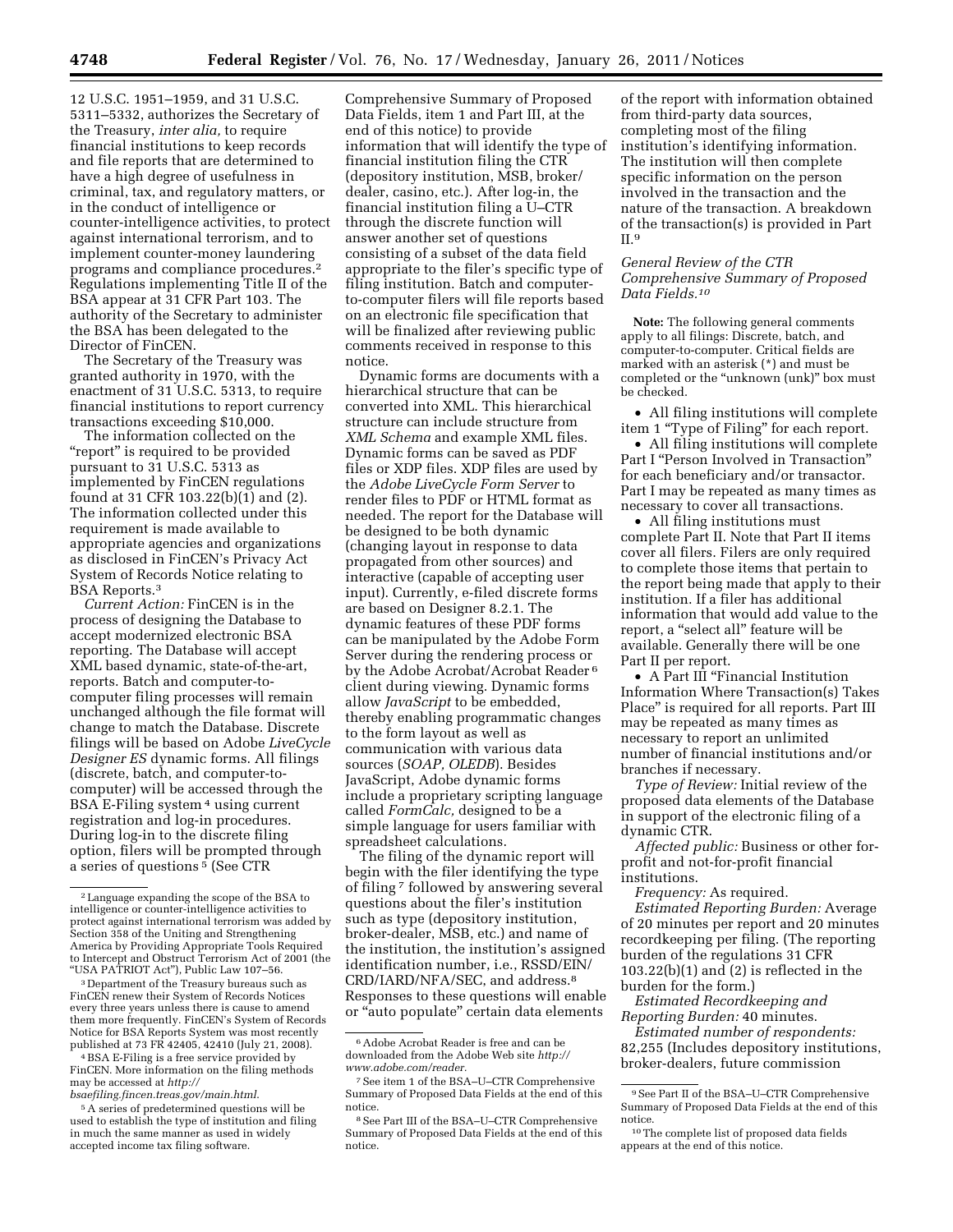merchants, introducing brokers in commodities, money services businesses, and mutual funds).

*Estimated Total Annual Responses:*  14,111,600.11

*Estimated Total Annual Reporting and Recordkeeping Burden:* 9,407,733 hours.

An agency may not conduct or sponsor, and a person is not required to respond to, a collection of information unless the collection of information displays a valid OMB control number. Records required to be retained under the BSA must be retained for five years.

*Request for Comments* 

Comments submitted in response to this notice will be summarized and/or included in the request for OMB approval. All comments will become a matter of public record. Comments are invited on: (a) Whether the collection of information is necessary for the proper performance of the functions of the agency, including whether the information shall have practical utility; (b) the accuracy of the agency's estimate of the burden of the collection of information; (c) ways to enhance the quality, utility, and clarity of the information to be collected: (d) ways to minimize the burden of the collection of information on respondents, including through the use of automated collection techniques or other forms of information technology; and (e) estimates of capital or start-up costs and costs of operation, maintenance and purchase of services to provide information.

Dated: January 19, 2011.

**James H. Freis, Jr.,** 

*Director, Financial Crimes Enforcement Network.* 

# **CTR Comprehensive Summary of Proposed Data Fields 11/23/10**

**Note:** Critical fields are identified with the \* symbol in front of the data element number.

- 1. Type of filing (check box that applies):
	- a. Initial report
	- b. Correct/amend prior report
	- c. FinCEN directed Backfiling
	- d. Prior report DCN (electronic view only if item 1b is checked)
- Part I Person Involved in Transaction
- 2. a. Beneficiary and Transactor
- b. Beneficiary
- c. Transactor
- d. Courier service (private)
- 3. Multiple Transactions
- \* 4. Individual's last name or entity's legal name
	- a. (Check if) if entity
- b. (Check if) Unknown
- \* 5. First name
- a. (Check if) Unknown
- 6. Middle initial (middle name for electronic filers)

Suffix (Electronic View Only)

- 7. Gender
	- a. (Check if) Male
	- b. (Check if) Female
	- c. (Check if) Unknown
- 8. Alternate name, e.g., AKA—Individual or DBA—entity
- 9. Occupation or type of business a. NAICS Code
- \* 10. Address (number, street, and apt. or suite no.)
- a. (Check if) Unknown
- \* 11. City
- a. (Check if) Unknown
- \* 12. State
- a. (Check if) Unknown

State should be derived through third party data as enhanced data if not provided and Country is US, Mexico or Canada and ZIP/ Postal Code is provided.

- \* 13. ZIP/Postal Code
- a. (Check if) Unknown

ZIP + 4 should be derived through third party data as enhanced data if not provided or verified through third party data if provided.

New Data Element of County—Derived through third party data as enhanced data.

New Data Elements for GEO Coding— Derived through third party data as enhanced data.

New Data Element of HIFCA code—

Derived through third party data as enhanced data.

New Data Element of HIDTA code— Derived through third party data as enhanced data.

- \* 14. Country Code
- a. (Check if) Unknown
- \* 15. TIN (enter number in space provided and check appropriate type below) a. (Check if) Unknown
- 16. TIN type \*(if 15 is completed)
- a. EIN
- b. SSN–ITIN
- c. Foreign
- \* 17. Date of birth
- a. (Check if) Unknown
- 18. Contact phone number (if available)
- 18a. Ext. (if any)
- 19. E-mail address (if available) \*20. Form of identification used to verify identity:
	- a. (Check if) Unknown
	- b. (Check if) Driver's license/State I.D.
	- c. (Check if) Passport
	- d. (Check if) Alien registration
- e. Issuing State
- f. Country
- g. Number
- z. (Check if) Other (and specify type in space provided)
- 21. Cash in amount for individual or entity listed in item 4
	- a. Acct. number(s) included in item 21 (paper filers have space to enter 2 account numbers—items 21a and 21b; electronic filers can enter multiple account numbers)
- 22. Cash out amount for individual or entity

listed in item 4

- a. Acct. number(s) included in item 22 (paper filers have space to enter 2 account numbers—items 22a and 22b; electronic filers can enter multiple account numbers)
- Part II Amount and Type of Transaction(s)
- \* 23. Date of transaction
- 24a. (Check if) Armored car (Fl contract)
- b. (Check if) ATM
- c. (Check if) Mail Deposit or Shipment
- d. (Check if) Night Deposit
- e. (Check if) Aggregated transactions
- \* 25. Total cash in
	- a. Deposit(s)
	- b. Payment(s) c. Currency received for funds transfer(s) out
- d. Purchase of negotiable instrument(s)
- e. Currency exchange(s)
- f. Currency to prepaid access
- g. Purchase(s) of casino chips, tokens, and
- other gaming instruments
- h. Currency wager(s) including money plays
- i. Bills inserted into gaming devices z. Other (specify)
- 26. Foreign cash in
	- a. Foreign country (two letter code) (paper filers have space to enter one foreign cash in amount and country code—items 26 and 26a; electronic filers can enter multiple foreign cash in amount and country code sets)
- \* 27. Total cash out
- a. Withdrawal(s)

instruments

promotions z. Other (specify) 28. Foreign cash out

selections): **CFTC** 

Federal Reserve

compliance)

Not Applicable

FDIC

**NCUA** OCC OTS SEC

e. Currency exchange(s) f. Currency from prepaid access g. Redemption(s) of casino chips, tokens, TITO tickets, and other gaming

gaming incentives

and country code sets) Part III Financial Institution Where Transaction(s) Takes Place

\* 29. Primary Federal regulator (this is a dropdown box with the following

FinCEN (Including where IRS or another FinCEN delegate examines for

\* 30. Legal name of financial institution

- b. Advance(s) on credit (including markers)
- c. Currency paid from funds transfer(s) in d. Negotiable instrument(s) cashed

h. Payment(s) on wager(s) (including race book and OTB or sports pool i. Travel and complimentary expenses and

j. Payment for tournament, contest or other

a. Foreign country (two letter code) (paper filers have space to enter one foreign cash out amount and country code items 28 and 28a; electronic filers can enter multiple foreign cash out amount

<sup>11</sup>Numbers are based on actual 2009 filings as reported to the IRS Enterprise Computing Center-Detroit (EEC–D) as of 12/31/2009. This number reflects the total number of filings for both the CTR and CTRC.